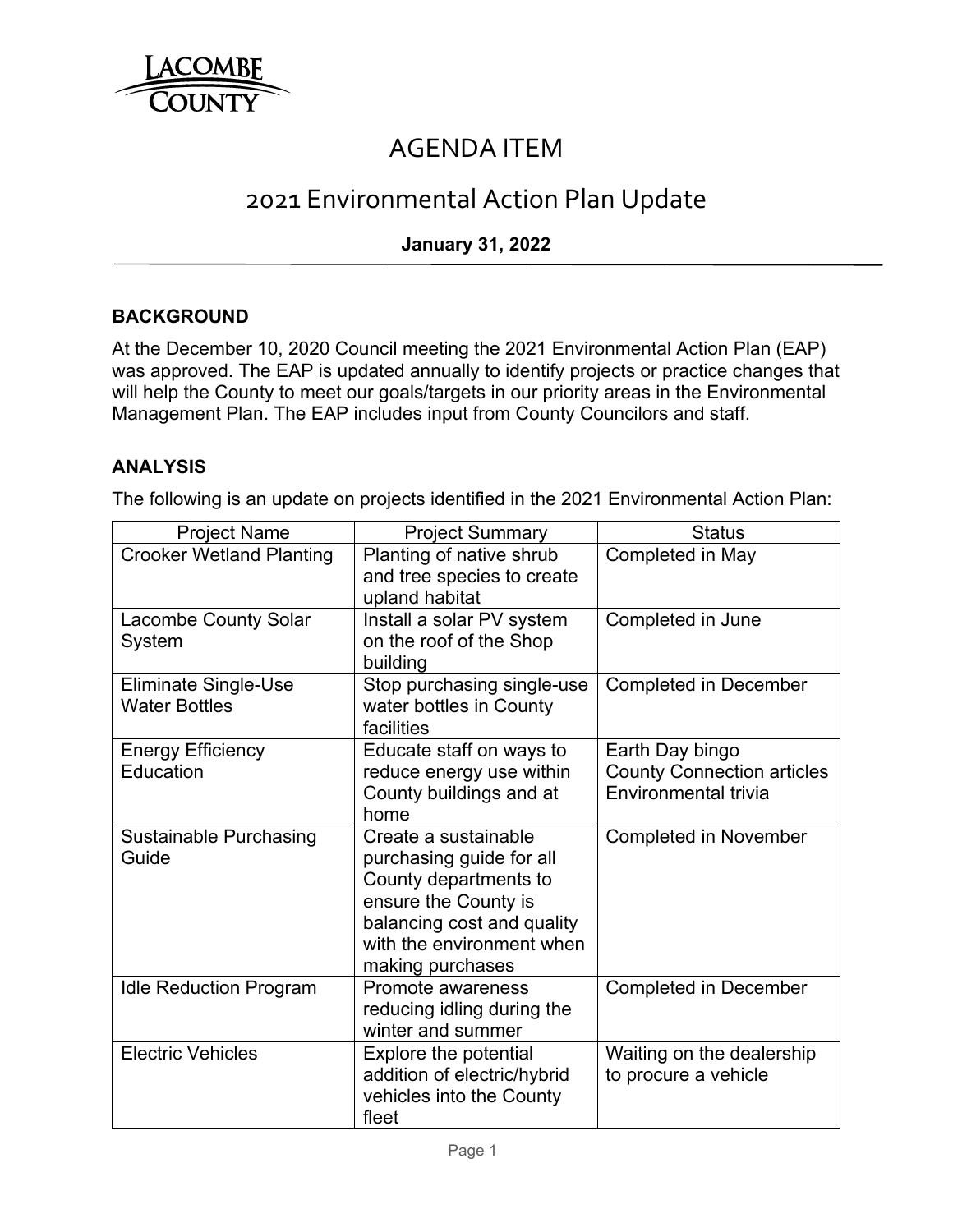

| <b>Staff Engagement</b>             | Engage staff monthly or                             | Earth Day bingo                                        |
|-------------------------------------|-----------------------------------------------------|--------------------------------------------------------|
| <b>Activities</b>                   | bi-monthly on different                             | Environmental trivia                                   |
|                                     | environmental topics                                | <b>County Connection articles</b><br><b>EAP survey</b> |
| <b>Biobed</b>                       | Installation of a system                            | Completed in June                                      |
|                                     | that utilizes soil to                               |                                                        |
|                                     | breakdown unused/leftover<br>herbicides             |                                                        |
| <b>Climate Trends Education</b>     | Create an educational                               | Currently being completed                              |
|                                     | video about past and                                |                                                        |
|                                     | future climate trends within                        |                                                        |
|                                     | the County for Council,                             |                                                        |
|                                     | staff, Council and<br>ratepayers                    |                                                        |
| <b>Climate Trends Policy</b>        | <b>Draft Climate Trends</b>                         | Currently being drafted                                |
|                                     | Policy for County activities                        |                                                        |
|                                     | and operations                                      |                                                        |
| <b>Wetland Education</b><br>Program | Education program for<br>grade four students on the | Unable to completed in<br>2021 due to COVID            |
|                                     | importance of wetland                               |                                                        |
|                                     | ecosystems                                          |                                                        |
| Environmental                       | An award for a Lacombe                              | <b>Completed in September</b>                          |
| <b>Stewardship Award</b>            | County resident who                                 |                                                        |
|                                     | practices environmental                             |                                                        |
|                                     | conservation and<br>sustainability on their         |                                                        |
|                                     | property                                            |                                                        |
| <b>Resident Environmental</b>       | Supply and cost-share                               | Supplied 95 rain barrels to                            |
| <b>Sustainability Program</b>       | (50/50) rain barrels with                           | residents and received +30                             |
|                                     | interested County                                   | requests after we sold out                             |
|                                     | residents                                           |                                                        |
| <b>Wetland Assessments</b>          | Complete wetland<br>assessments and                 | <b>Completed in December</b>                           |
|                                     | approvals for 2022 road                             |                                                        |
|                                     | construction projects with                          |                                                        |
|                                     | the assistance of a                                 |                                                        |
|                                     | consultant.                                         |                                                        |
| Salt Management Plan                | Revise and update the                               | To be moved to 2022                                    |
|                                     | current salt management<br>plan                     | <b>Action Plan</b>                                     |
| <b>Wetland Replacement</b>          | Identify potential sites to                         | No areas have been                                     |
| Program                             | utilize the Province's                              | identified to utilize the                              |
|                                     | <b>Wetland Replacement</b>                          | <b>Province's Wetland</b>                              |
|                                     | Program                                             | <b>Replacement Program</b>                             |